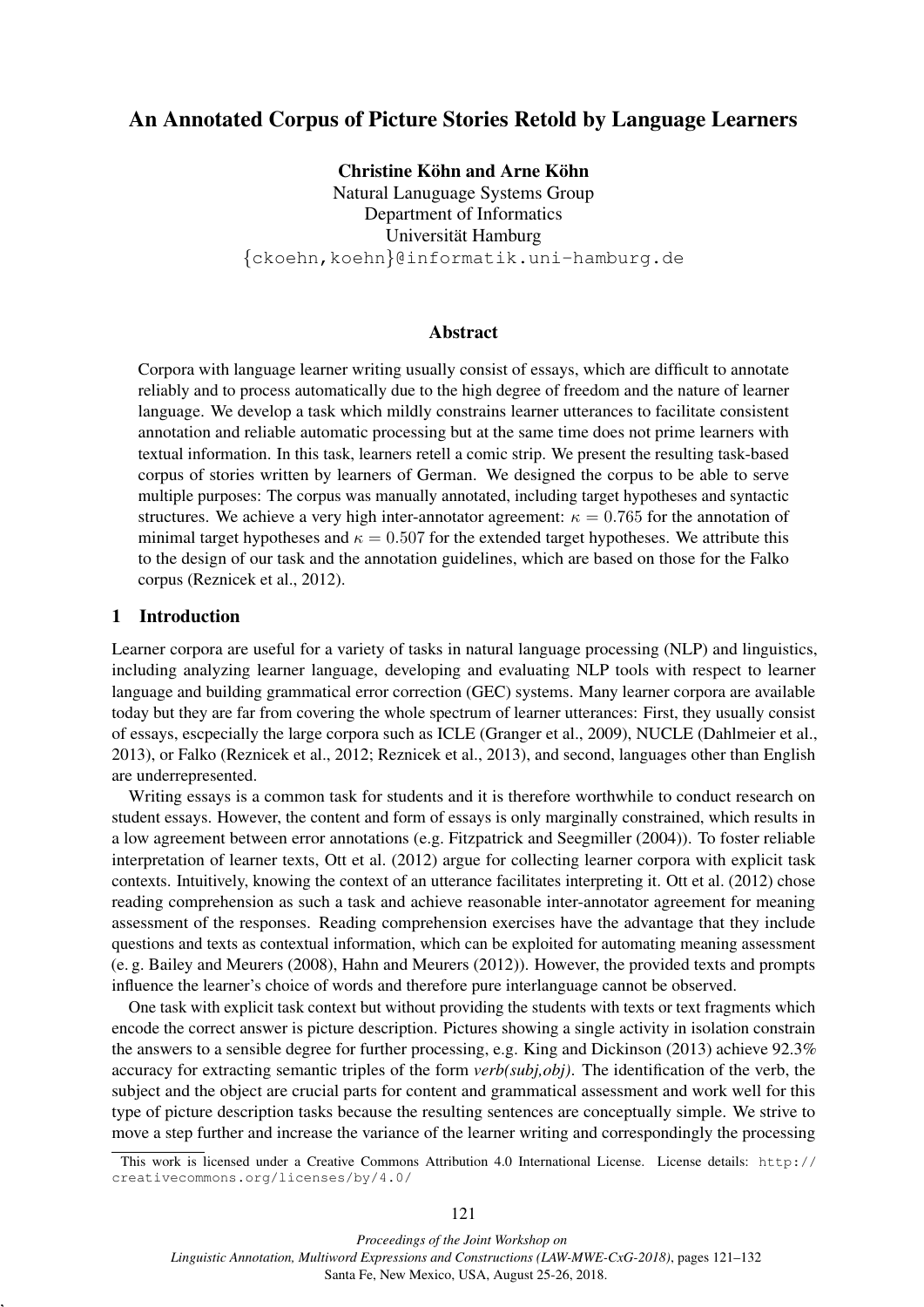<span id="page-1-1"></span>

(a) Moral mit Wespen "moral with wasps" by Erich Ohser

Figure 1: One of the picture stories from the retelling task with example sentences from the descriptions of the first panel of the story.

used *halten* "to hold" instead of *aufhalten* "to stop".

difficulty while sustaining a strong visual context. Simply increasing the number of items and situations that can be described in a picture is insufficient since this would probably result in descriptions about mainly unrelated actions happening in parallel as if concatenating the descriptions of single actions. The task we designed to obtain a language learner corpus meets the following criteria:

- It has a *strong visual context* which allows human annotators (and machines) to find a clear target hypothesis (in contrast to essay based corpora)
- It *captures real language use* and has no linguistic context in the form of texts, which would contain or influence the expected result (in contrast to question answering)
- It has *free-form answers* (in contrast to fill-the-gap exercises)
- It elicits a *variety of sentence structures*, e.g. encourages to establish causal or temporal links between sentences (in contrast to simple activity descriptions)

We designed a picture story retelling task in which language learners narrate the story shown in a comic strip, which we describe in more detail in Section [2.](#page-1-0) We name the result Comic Strips Retold by Learners of German: the ComiGS corpus. The circumstances of the corpus collection and the type and amount of data collected are reported in Section [3](#page-3-0) and [4.](#page-4-0)

Manual annotation is time-consuming and expensive. Therefore, an annotation serving more than one purpose is desirable and we annotated the corpus in a way that it can be utilized for different tasks. Section [4](#page-4-0) explicates the annotations we added to the learners' texts and what they can be used for.

## <span id="page-1-0"></span>2 Picture Story Retelling Task

In the task, learners retell what they see in a comic strip. In order to meet the criteria mentioned above, the picture story as well as the instructions must be selected carefully. The story must

- not contain text
- provide enough material to write about, especially have more than one actor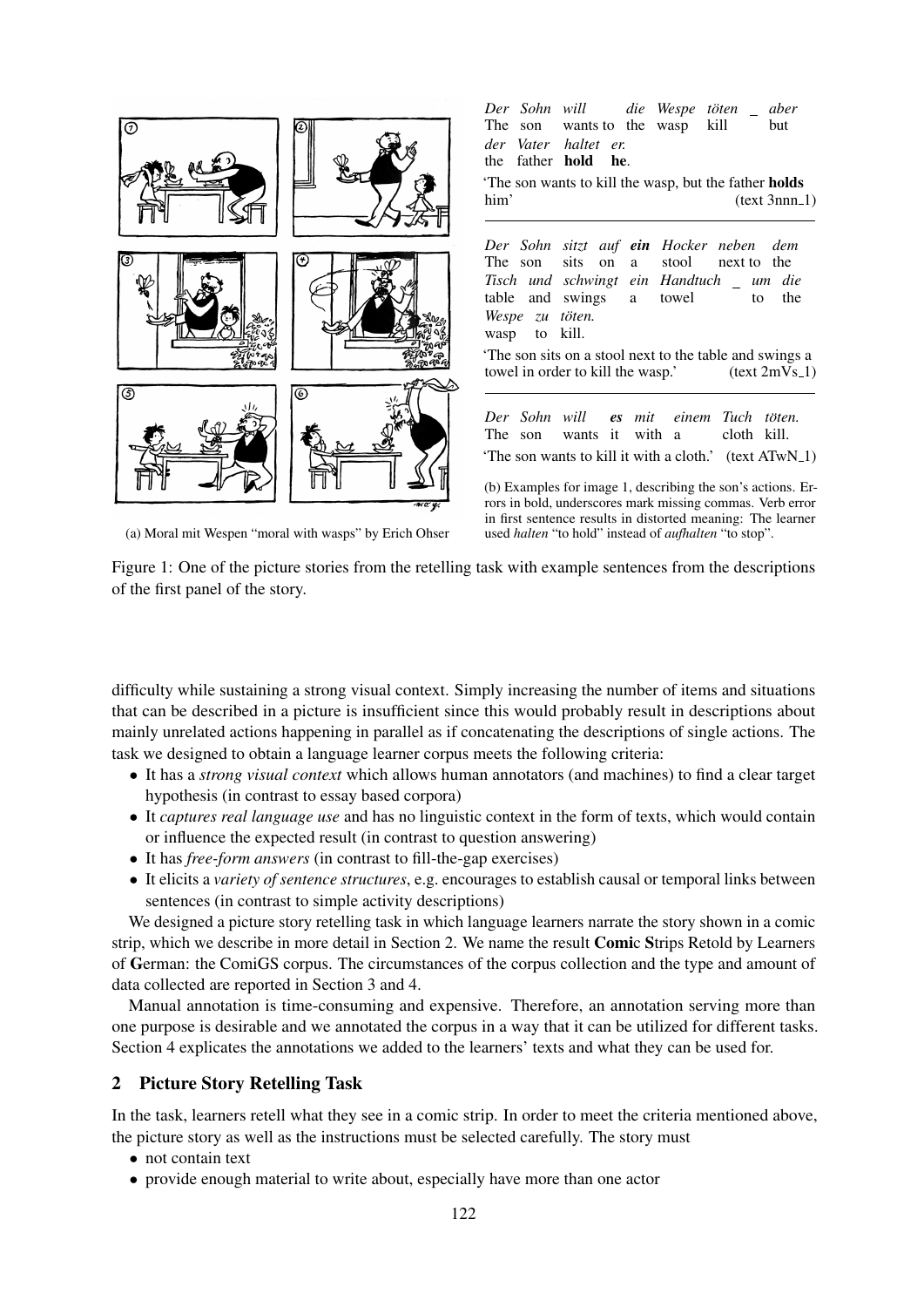<span id="page-2-3"></span>

|         | Verbleibende Zeit: 32 Minuten                                                                                                                                                                                                                                                                                                                                                                                             |        |
|---------|---------------------------------------------------------------------------------------------------------------------------------------------------------------------------------------------------------------------------------------------------------------------------------------------------------------------------------------------------------------------------------------------------------------------------|--------|
|         |                                                                                                                                                                                                                                                                                                                                                                                                                           |        |
|         | <b>Moral mit Wespen</b>                                                                                                                                                                                                                                                                                                                                                                                                   |        |
|         | Sehen Sie sich die Bildergeschichte "Moral mit Wespen" von Erich Ohser genau an. Die beiden Figuren sind der Vater und sein Sohn. Sehen Sie sich zuerst die gesamte Geschichte an. Beschreiben Sie dann die Bilder so, dass ei<br>Geschichte entsteht. Schreiben Sie die Geschichte so detailliert, dass man sie auch ohne Bilder versteht (mindestens 3 Sätze pro Bild). Schreiben Sie deshalb auch über folgende Dinge: |        |
|         | · Beschreibung der Szene (Figuren, Gegenstände, Ort)                                                                                                                                                                                                                                                                                                                                                                      |        |
|         | · Handlungen und ihre Gründe (Was machen Vater und Sohn und warum?)                                                                                                                                                                                                                                                                                                                                                       |        |
|         | · Auswirkungen von Handlungen                                                                                                                                                                                                                                                                                                                                                                                             |        |
|         | · Gefühle der Figuren                                                                                                                                                                                                                                                                                                                                                                                                     |        |
| Bild 1: | Eine Wespe steht auf die Banane, die liegt im Teller auf dem Tisch. Der Sohn sitzt auf ein Hocker neben dem Tisch und schwingt ein Handtuch um die Wespe zu töten. Aber der Vater sagt "Nein. Das ist nicht gut zu töten sie.<br>freudlich <sup>+</sup>                                                                                                                                                                   |        |
|         |                                                                                                                                                                                                                                                                                                                                                                                                                           | Weiter |
| Bild 2: | Bearbeiten                                                                                                                                                                                                                                                                                                                                                                                                                |        |
| Bild 3: | Bearbeiten                                                                                                                                                                                                                                                                                                                                                                                                                |        |
| Bild 4: | Bearbeiten                                                                                                                                                                                                                                                                                                                                                                                                                |        |
| Bild 5: | Bearbeiten                                                                                                                                                                                                                                                                                                                                                                                                                |        |
| Bild 6: | Bearbeiten                                                                                                                                                                                                                                                                                                                                                                                                                |        |
|         |                                                                                                                                                                                                                                                                                                                                                                                                                           |        |

Figure 2: User interface for participants. Top to bottom: Title of the picture story, general task description, input boxes for each picture in the story. Top right: remaining time.

- be easy to understand for learners
- be pleasant enough in order to make the learner comfortable writing about it

Since we wanted to make the results of our corpus collection freely available, we also required that the picture stories can be distributed together with the corpus. We found the numerous *Vater und Sohn* ("father and son") stories by Erich Ohser to be fitting, of which some had already been used for teaching German as a foreign language [\(da Luz Videira Murta, 1991;](#page-9-4) [Eppert, 2001\)](#page-9-5), and the copyright expired at the end of  $2014<sup>1</sup>$  $2014<sup>1</sup>$  $2014<sup>1</sup>$ . We selected five stories, which we regarded as most suitable<sup>[2](#page-2-1)</sup>.

The task instructions should prevent the learners from writing short and superficial stories but we did not want to point the learner directly to the events in the story to avoid imposing our interpretation and our choice of words on the learner. Instead, the task instructs the learner to first look carefully at the whole picture story and then write a detailed and coherent story. The learners were required to write at least three sentences per image but we did not enforce this requirement. Then we added a list of things that the learner should include: description of the scene (characters, items, locations), actions and their causes (what do the characters do and why?), consequences of actions, the characters' feelings.

We made one exception to our "no textual influence" policy: We stated the context of the story, i.e. the story's name, the author's name and the family's characters: the father, the mother and the son. One of the titles contains a word which references an important item in the story but it is unlikely that the learners know the word, so we explained it in a few words.

We tested the complete task (instructions and story) on native speakers. Afterwards, we ranked the stories by perceived fit for the task and selected the two best stories for our corpus collection task (see Figure [1a\)](#page-1-1). Then we estimated the difficulty of the task to determine the CEFR<sup>[3](#page-2-2)</sup> level the learners should have in order to do the exercise. We estimated the taskto be suitable for levels A2 (elementary, i.e. upper beginner) and B1 (intermediate). We consulted a German as a foreign language instructor and

<span id="page-2-0"></span><sup>1</sup> Erich Ohser was prohibited from working under the Nazi regime and published the father and son comics under a pseudonym. He and Erich Knauf were arrested for making political jokes in 1944. Ohser commited suicide the day before his trial, Knauf was executed. ([https://en.wikipedia.org/wiki/E.\\_O.\\_Plauen](https://en.wikipedia.org/wiki/E._O._Plauen))

<span id="page-2-1"></span><sup>&</sup>lt;sup>2</sup>None of the stories contains text, but not all of them are completely devoid of symbols: One of the stories (Der Schmöker "The page-turner") contains two question marks to indicate a vacant chairs.

<span id="page-2-2"></span><sup>&</sup>lt;sup>3</sup>The Common European Framework of Reference for Languages: Learning, Teaching, Assessment defines three levels of language proficiency for learners, which are each subdivided into two levels: A1/A2 (basic user), B1/B2 (independent user) and C1/C2 (proficient user).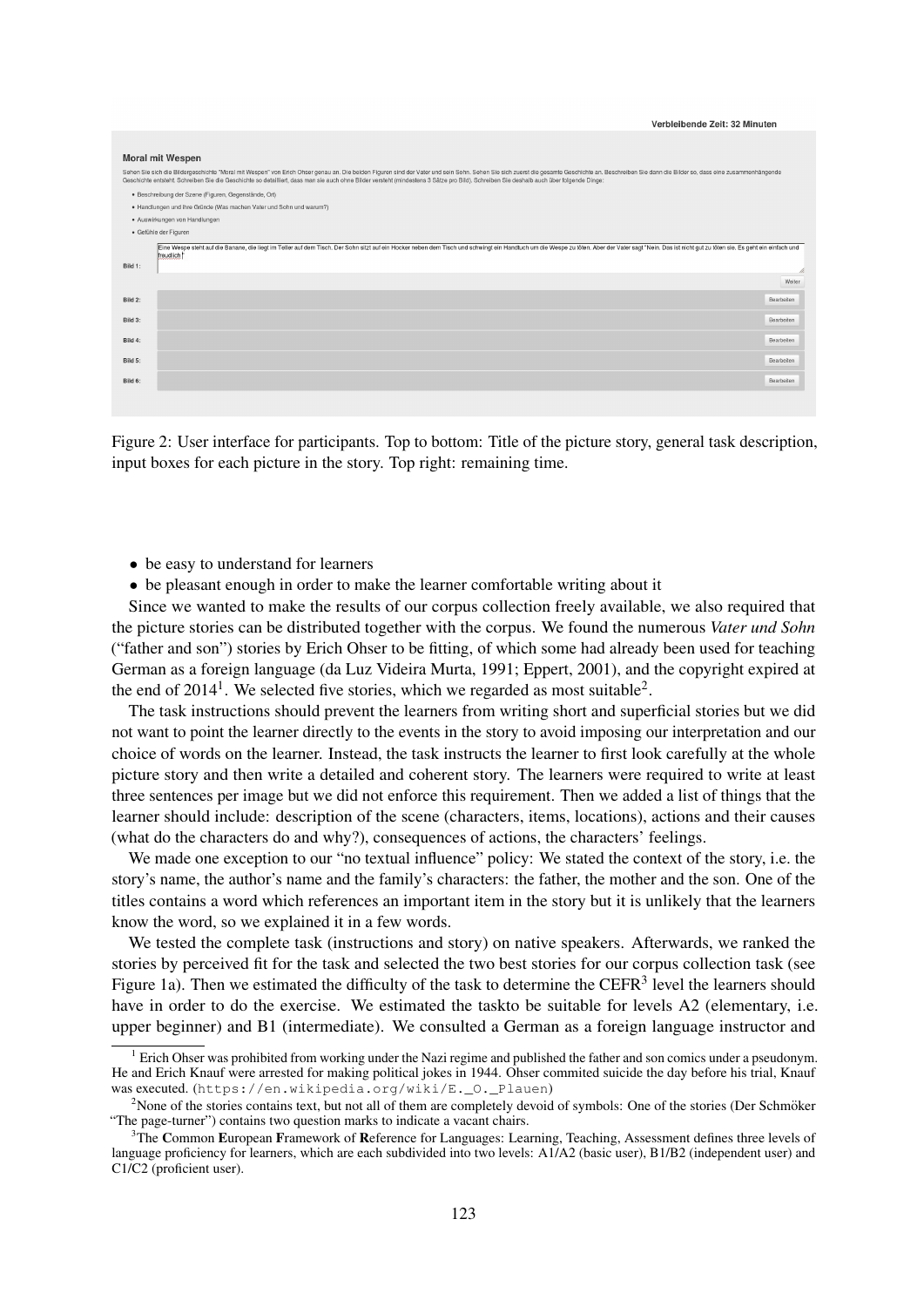he confirmed our estimation of level and time needed to complete the exercise (90 min for two stories). Therefore, all learners had 90 min for the task but the time limit was not strictly enforced. However, the actual time the participants needed for each picture story is documented. Learners with levels A2 and B1 were given two stories. Learners who had a higher level or who were very fast were given one additional story (the third best story). Learner levels and mother languages are reported in Table [1.](#page-3-1)

### <span id="page-3-0"></span>3 Data Collection

The language learners typed their text into a web interface (see Figure [2\)](#page-2-3). Since the task did not provide a vocabulary list, they were asked to bring a dictionary or a dictionary app with them but were not allowed to translate whole sentences using tools such as Google Translate.

The interface showed the exercise text and a text area for each image. This way, each story part was assigned to one image without manual annotation. Naturally, this mapping is rough: A part may reference other pictures (e.g. relating the current situation to a previous one) or it may contain content which is not inferable from the story (e.g. the learners own experience) or is not inferable from one picture alone (e.g. if something changes from one picture to the other and the learner describes the actions to cause the change). Despite these shortcomings, we found the mapping to be very useful when annotating the target hypotheses.

An important question when designing the interface was whether or not to include some kind of spellchecking. Without a spellchecker, the texts would be as if the learner would write them

<span id="page-3-1"></span>

| #  | Mother language | # |
|----|-----------------|---|
| 6  | Italian         | 5 |
| 3  | Chinese         | 5 |
| 11 | Spanish         |   |
| 1  | Russian         | 4 |
| 5  | Portuguese      | 3 |
| 4  | English         | 3 |
|    | Persian         | 2 |
|    | Turkish         |   |
|    | Romanian        |   |
|    | Polish          |   |
|    | Korean          |   |
|    | Igbo            |   |
|    | Armenian        |   |
|    |                 |   |

Table 1: Learner levels and mother languages represented in the corpus. For each learner, we report the maximum of their certified and self-reported level, as the certification was sometimes outdated. Some learners reported two mother languages (English and another language), in which case we count both.

offline by hand but this would not be a realistic scenario. Most learners would probably use a spellchecker when writing on a computer – at least to avoid typing errors. Furthermore, in the subsequent error annotation, the annotator interprets misspelled words when formulating the target hypothesis. In our opinion, the learners should at least get the chance to correct their error. Therefore, we decided to make the learners aware that they might have typed something wrong: We implemented a compromise between using no spellchecking at all and a full-fledged spellchecker. We used the browser-internal spellchecking which underlines possibly misspelled words but we decided not to provide suggestions on how to correct the error<sup>[4](#page-3-2)</sup>: The main reason for this is that we feared that learners confide too much in the spellchecker and distort their texts, e. g. choose a wrong suggestion over their correctly spelled word.

In the beginning, the learners were instructed by the supervisor. They started with an input test page where they got used to the interface and were made aware of the spellchecker: They were told to regard the spellchecker as an aid to make them aware of possible mistakes but that the spellchecker is imperfect. They were given examples to show that not every misspelled word is underlined and that an underline does not necessarily mean that the word is incorrect. Note that the texts were not part of an exam and the learners were aware that their texts would not be graded. The learners were instructed that they should rather cover the stories' content entirely than to write perfect sentences.

Overall, we collected texts from thirty learners. Twenty wrote texts for two stories and ten wrote texts for three stories. We collected a variety of meta data about each learner and each learner's text, including the background of the language learner and apart from the common data, we also asked for their previous

<span id="page-3-2"></span><sup>&</sup>lt;sup>4</sup>Due to technical problems, some learners used suggestions but we marked these texts.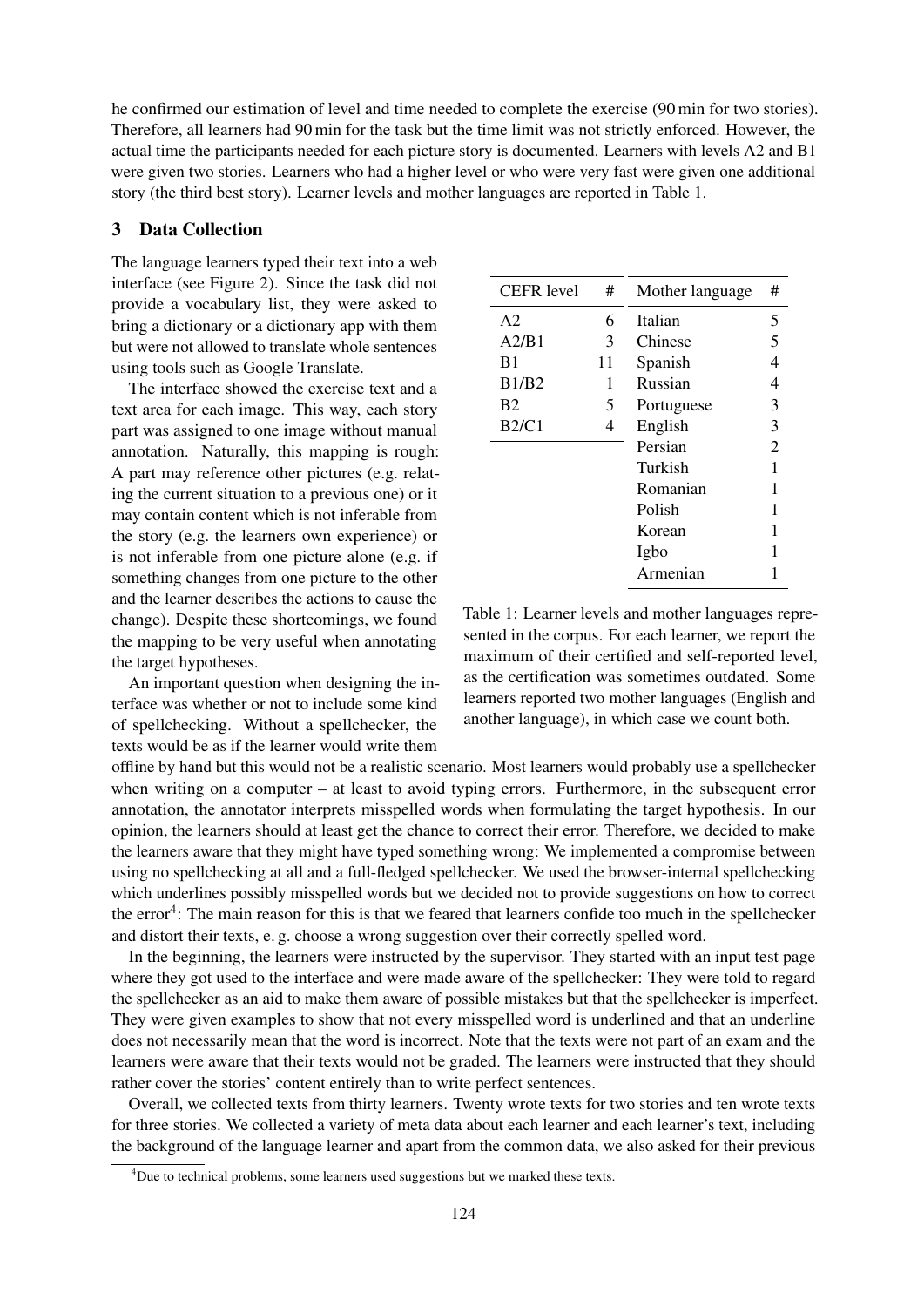experience with this kind of task. For most of the learners, we also stored the text and timestamp every time they pressed a key as well as a video capture of their screen. This makes it possible for future work to draw conclusions about the development of the texts. For every learner, we got a certificate, e. g. the completion of a course, about their language level. However, this might not be identical to the actual level on the day of the performance. We therefore noted level, type of certificate and time span between issuing the certificate and the day of the task.

### <span id="page-4-0"></span>4 Annotations

We wanted to create annotations suitable for a variety of tasks, either directly or as a basis. The tasks which we wanted to cover in particular are: analysis by means of corpus linguistics, grammatical error diagnosis, grammatical error correction (GEC), and the development of NLP tools such as parsers and taggers.

All tasks except GEC<sup>[5](#page-4-1)</sup> either need or profit from syntax annotation and it is therefore essential. Next in importance are Part-of-Speech (PoS) tags. The first three tasks benefit from annotation with error tags, i. e. tags that mark and categorize errors according to an error classification scheme. Lüdeling (2008) argues that error tags should only be used with respect to a reconstructed utterance. Therefore, a reconstruction known as target hypothesis is needed to annotate error tags. There can be a wide range of acceptable target hypotheses for the same sentence and even trained teachers do not agree on the same correction.

Learner utterances can diverge from the target language on several linguistic levels: orthography, morphology, syntax, semantics and pragmatics. Existing corpora annotate corrections on different levels: The EAGLE annotation scheme [\(Boyd, 2010\)](#page-9-6) considers sentences in isolation and considers them ungrammatical "if there is no context in which the sentence could be uttered". With this definition, a sentences or a corrected sentence which is not semantically or pragmatically appropriate in the actual context may be regarded as correct. Many existing corpora address errors only on the grammatical level. [Sakaguchi et al. \(2016\)](#page-11-0) argue that corpora for GEC should not aim at grammaticality but at what they call *native-language fluency*: They "consider a text to be *fluent* when it looks and sounds natural to a native-speaking population". [Reznicek et al. \(2013\)](#page-10-1) propose two target hypotheses with different scopes to cover these differences – a minimal target hypothesis (TH1) and an extended target hypothesis (TH2) – and show that depending on the TH, different phenomena can be studied. Both THs should change the original text as little as possible. TH1 addresses only lower linguistic levels. It changes the original text to make it grammatical without regarding semantics, pragmatics and style. In contrast, TH2 does not ignore these levels. It takes the given context into account and aims at creating a text that is as similar as possible to that of a native speaker [\(Reznicek et al., 2012\)](#page-10-0). By design, the TH2 may deviate substantially from the original text [\(Reznicek et al., 2013\)](#page-10-1).

For TH1, there are detailed annotation rules, whereas there are only rough guidelines and annotation examples for the TH2 [\(Reznicek et al., 2013;](#page-10-1) [Reznicek et al., 2012\)](#page-10-0). An interesting property of TH1 is that it is explicitly designed to serve as a normalization layer suitable for automatic processing, which has proven to be useful in the past (e. g. [Rehbein et al. \(2012\)](#page-10-6)). In particular, syntax parses of TH1 can be mapped back to the original utterance, obtaining a syntax annotation of the learner utterance [\(Hirschmann](#page-10-7) [et al., 2013\)](#page-10-7).

[Ragheb and Dickinson \(2011\)](#page-10-8) argue that annotation schemes for learner language should be specifically tailored for this purpose because comparing it to the target language (or to the L1 of the learner) might obscure properties of the interlanguage. Because of this, [Ragheb and Dickinson \(2012\)](#page-10-9) developed an annotation scheme for syntax and PoS tags for learner English. Each word is annotated with two PoS tags since a single PoS tag is often not adequate (see Díaz-Negrillo et al. (2010) for a discussion): One captures morphological evidence and one distributional evidence. The syntax annotation includes a subcategorization layer and a dependency layer. The morphosyntactic dependencies are based on the surface forms and morphological evidence and the subcategorization frames represent arguments that are

<span id="page-4-1"></span><sup>&</sup>lt;sup>5</sup> Some approaches for GEC have been shown to benefit from syntactic information, e.g. adding syntactic features to a classifier for agreement errors [\(Rozovskaya and Roth, 2014\)](#page-10-10). Approaches that treat correction as a machine translation task and are now close to human-level performance [\(Grundkiewicz and Junczys-Dowmunt, 2018\)](#page-10-11) do not need syntactic information.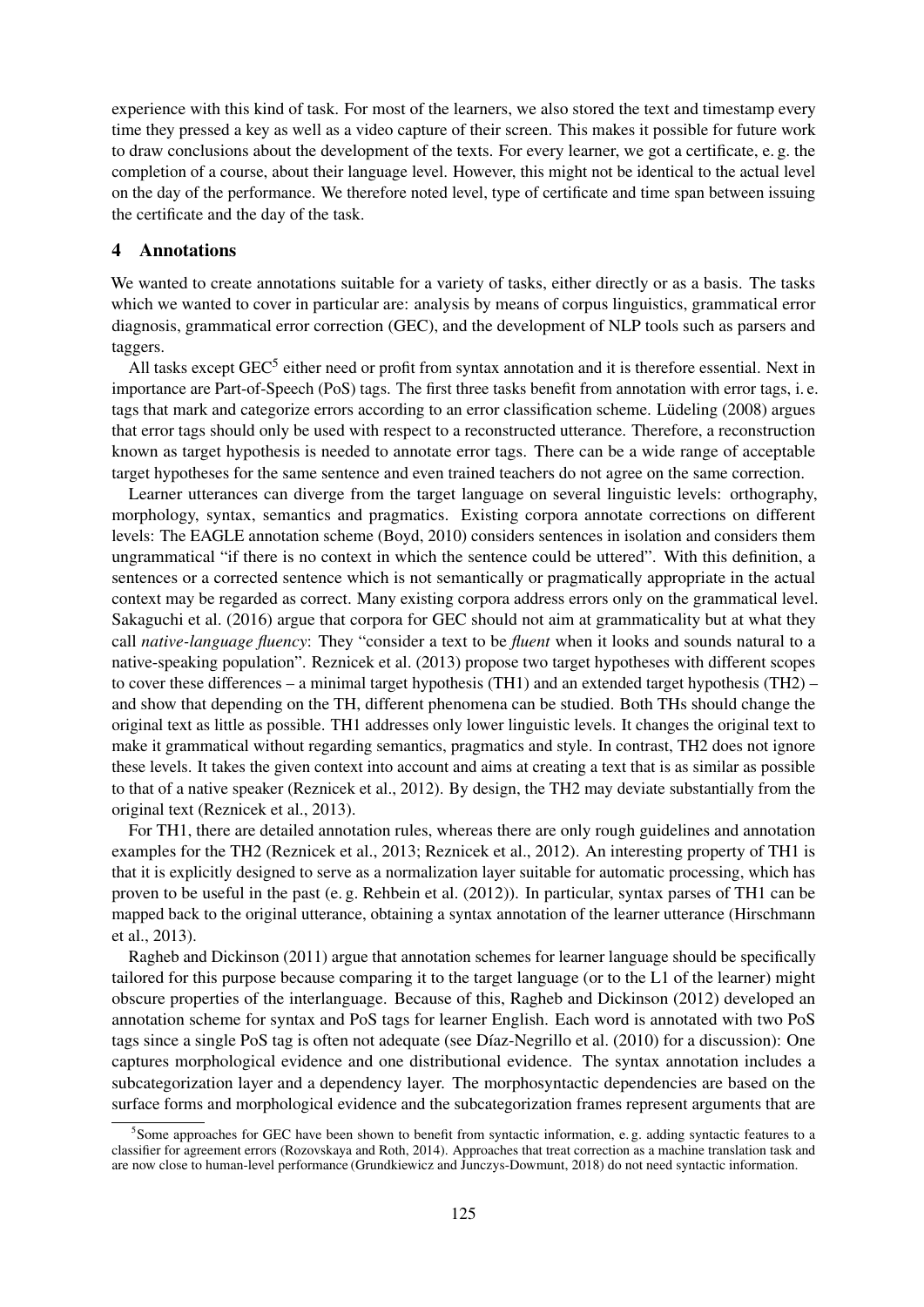required in the target language. This annotation scheme has been shown to achieve good inter-annotator agreement [\(Ragheb and Dickinson, 2013\)](#page-10-12).

Another approach to annotating learner syntax is to use an existing annotation scheme for the target language and use it on learner language. [Ott and Ziai \(2010\)](#page-10-13) annotated 109 sentences written by learners of German with the dependency scheme by [Foth \(2006\)](#page-9-8) because using an annotation scheme specifically for learner language is not suitable for their purpose. They measured an inter-annotator agreement between the three annotators of 88.1% in terms of labeled attachment accuracy. However, for 42 sentences all three annotations (dependencies and labels) differed. For 6 of them this was due to differences on the underlying target hypothesis (though they were not annotated). Therefore, [Ott and Ziai \(2010\)](#page-10-13) recommend to explicitly annotate target hypotheses as proposed by Lüdeling (2008).

Rosén and De Smedt (2010) and [Hirschmann et al. \(2013\)](#page-10-7) argue that target hypotheses are necessary for automatic analysis of learner language. [Rosen and De Smedt \(2010\)](#page-10-14) discuss problems with an early ´ version of Ragheb and Dickinson's annotation scheme [\(Dickinson and Ragheb, 2009\)](#page-9-9) which we think are still valid for the latest version.

Overall, the best approach for syntactic annotation of our corpus is to annotate target hypotheses and map their syntactic structures back to the original utterances. This way, we obtain corrections of the sentences and syntax annotations.

We annotated our corpus manually with two target hypotheses, a minimal TH and an extended TH, following the guidelines for the Falko corpus [\(Reznicek et al., 2012;](#page-10-0) [Reznicek et al., 2013\)](#page-10-1). We made a few adaptations which we will explain later. We manually annotated dependencies for the target hypotheses using the well-documented scheme by [\(Foth, 2006\)](#page-9-8) which has the advantages that it is a genuine dependency scheme and was used for annotating the largest German dependency treebank HDT [\(Foth et al., 2014\)](#page-9-10). We annotated the target hypotheses manually with lemmas and PoS tags using the STTS tag set [\(Schiller et al., 1999\)](#page-11-1).

The ComiGS corpus contains 18k tokens. The sentence lengths of the original texts have a relatively even distribution with an average of 12.2 tokens, which is close to the median of 11 tokens (see Table [3\)](#page-5-0). This shows that the learners on average produce more complex sentences than just canonical subject verb object sentences (see example sentences in Figure [1b\)](#page-1-1). For comparison, the answers to the reading comprehension questions in the CREG-109 corpus only have an average sentence length of 8.26 tokens.

<span id="page-5-1"></span>

| Tag          | Description                          |
|--------------|--------------------------------------|
| <b>INS</b>   | inserted token in TH                 |
| DEL          | deleted token in TH                  |
| CHA          | changed token in TH                  |
| <b>MOVS</b>  | source location of moved token in TH |
| MOVT         | target location of moved token in TH |
| <b>MERGE</b> | tokens merged in TH                  |
| SPLIT        | tokens split in TH                   |
|              |                                      |

Table 2: Automatic error tags from [Reznicek et al.](#page-10-1) [\(2013\)](#page-10-1), which are used for this corpus

<span id="page-5-0"></span>

|        | #orig | #TH1 | $\#TH2$ |
|--------|-------|------|---------|
| 25%    | 8     | 8    | x       |
| Median | 11    | 12   | 12      |
| 75%    | 15    | 16   | 16      |
| Mean   | 12.2. | 12.5 | 12.6    |

Table 3: Distribution of sentence lengths (in tokens) in our corpus

#### 4.1 Minimal and Extended Target Hypotheses

The minimal target hypothesis (TH1) and the extended target hypothesis (TH2) reconstruct the original utterance while attempting to minimize the changes to the original text. The TH1 only corrects errors on lower linguistic levels (orthography, morphology and syntax). In contrast, the TH2 aims at creating a reconstructed text which is as similar as possible to a native speaker utterance and, therefore, also considers semantics, pragmatics and information structure [\(Reznicek et al., 2012\)](#page-10-0).

The rules for the TH1 cover many cases for disambiguating conflicting evidence, e.g. if the verb and the arguments do not match, the verb should be preserved and the arguments adjusted. Consider the examples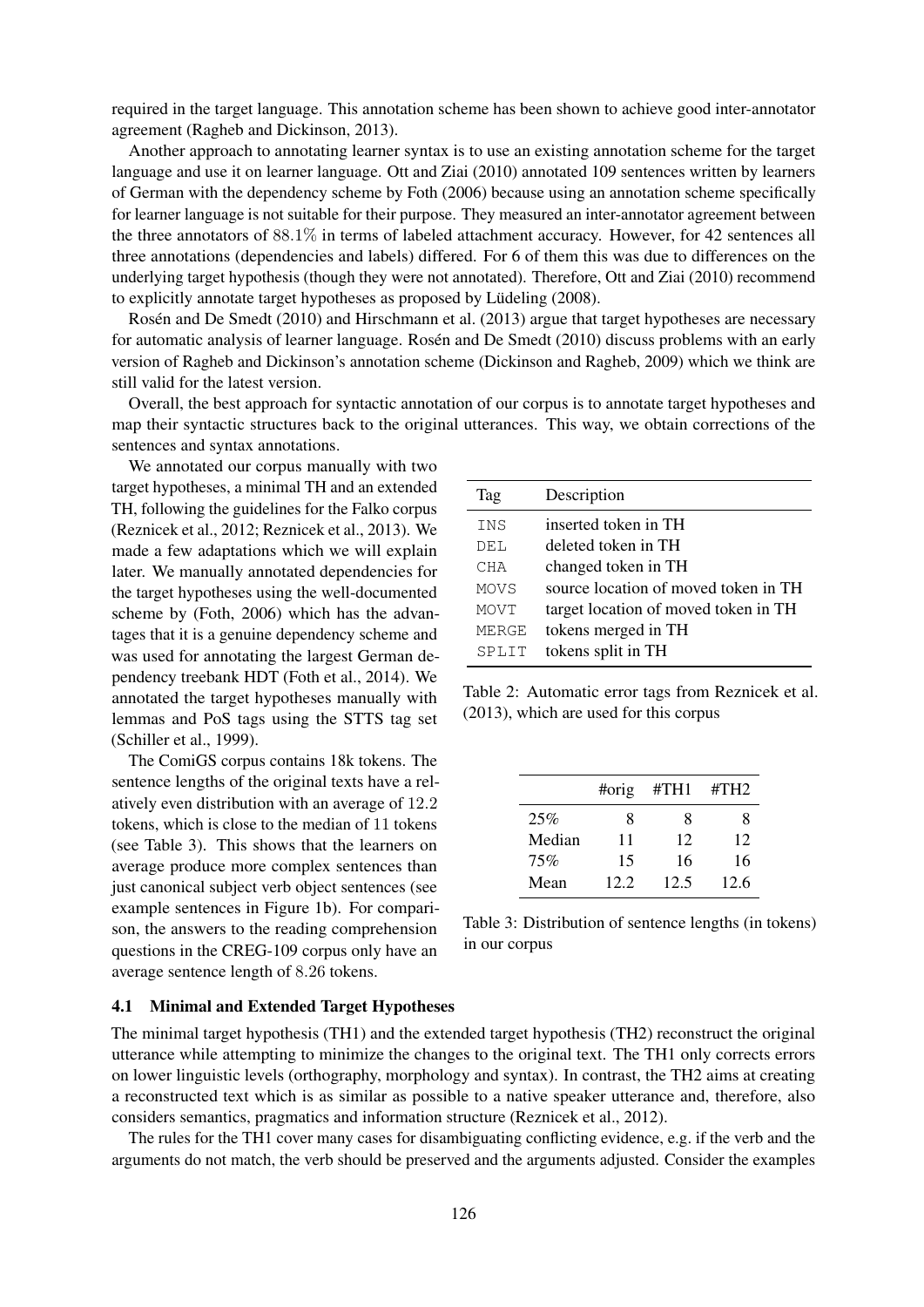<span id="page-6-0"></span>

|  |                                            | ctok   Die   Kind   ist   liegend   []         |      |
|--|--------------------------------------------|------------------------------------------------|------|
|  | TH2 $\vert$ Das $\vert$ Kind $\vert$ liegt |                                                | . 11 |
|  |                                            | The child is lying/lies $\lceil \ldots \rceil$ |      |

(a) Example where two tokens are corrected into one token. Without explicit alignment it would be impossible to differentiate between deleting "ist" and correcting "liegend" and correcting both into a single word.

|      | $ctok$   Die   Kind   ist                         |                       | $\lceil$ []   liegend |
|------|---------------------------------------------------|-----------------------|-----------------------|
|      | $\overline{\text{TH2}}$   Das   Kind   liegt   [] |                       |                       |
| tmid |                                                   | $\lceil \dots \rceil$ |                       |

(b) Example where two tokens are corrected into one token, with other tokens in between. Same as [3a,](#page-6-0) but the correspondence has to be established by an additional linking layer.

| ctok            |            | $Der$   Mann   geht |            | weiter $ $ [] |      |
|-----------------|------------|---------------------|------------|---------------|------|
| TH <sub>2</sub> | Der        | Mann                | fährt      | fort          | ا …ا |
|                 | <b>The</b> | man                 | walks/goes | <sub>on</sub> |      |
| tmid            |            |                     |            |               |      |

(c) Example where two tokens are corrected into two other tokens. The linking layer is used to denote that this is a single correction. Without this additional annotation, independent but neighboring corections could not be distinguished from a single correction.

Figure 3: Examples for alignments in the error annotation. ctok: manually corrected tokenization, TH2: correction layer, tmid: token move id.

Sources: Example [3a](#page-6-0) from text YRGN<sub>-2</sub>, Example [3b](#page-6-0) adapted from [3a,](#page-6-0) Example [3c](#page-6-0) from text bsPg<sub>-3</sub>.

in Figure [1b:](#page-1-1) The TH1 corrects the verb form error, adds a separable verb prefix to the first sentence and corrects the pronoun (*haltet er*  $\rightarrow$  *hält ihn auf* "stops him") whereas the TH2 uses a more suitable verb which requires the addition of an adverb (*hält ihn davon ab* "prevents him from doing it"). The TH2 of the third sentence corrects the pronoun *es* "it" to *sie*, a female pronoun, because it references a previously mentioned noun with female gender. The TH1, in contrast, does not change this pronoun as the sentence is grammatically correct but not adequate.

An important feature of the target hypotheses is that they are manually aligned to the original text token by token. This makes it possible to compute automatic error tags in the form of edit tags as has been done for the Falko corpus [\(Reznicek et al., 2013\)](#page-10-1). We annotated our corpus with the same tags (see Table [2\)](#page-5-1). When searching for patterns in the corpus, these error tags are useful for constraining the search results. Note that an automatically created alignment would not allow to derive all of the error tags: Merged and split tokens could not be identified except for simple cases such as deleting or inserting spaces and an inserted token followed by a deleted token (or a deleted token followed by an inserted token) could not be distinguished from a changed token. If more detailed error tags are needed, e. g. for evaluating GEC systems with respect to error type, error types could be automatically annotated as proposed by [Bryant](#page-9-11) [et al. \(2017\)](#page-9-11). This approach has the advantage that the same error set can be automatically annotated to different corpora (as long as target hypotheses are available) yielding a unified error annotation.

#### 4.2 Adaptations and Extensions to the Falko scheme

The Falko manual requires that split or merged tokens are annotated as overlapping spans if possible. Tokens from the original text are merged like shown in Figure [3a.](#page-6-0) While this is a useful feature as it shows when a token with the same function is changed, this information gets lost when the token is moved. Therefore, we added a layer called tokmovid for every TH which assigns a unique identifier (we used numbers) to any number of tokens which would have been annotated as an overlapping span (tmid= tokmovid for TH2), see Figure [3b.](#page-6-0) Note that this also applies to tokens which are contiguous but cannot be annotated by an overlapping span. This is the case when one set of tokens is changed into another, see Figure [3c.](#page-6-0) In that example, the learner used *geht weiter* as in "walks on" but this is changed into a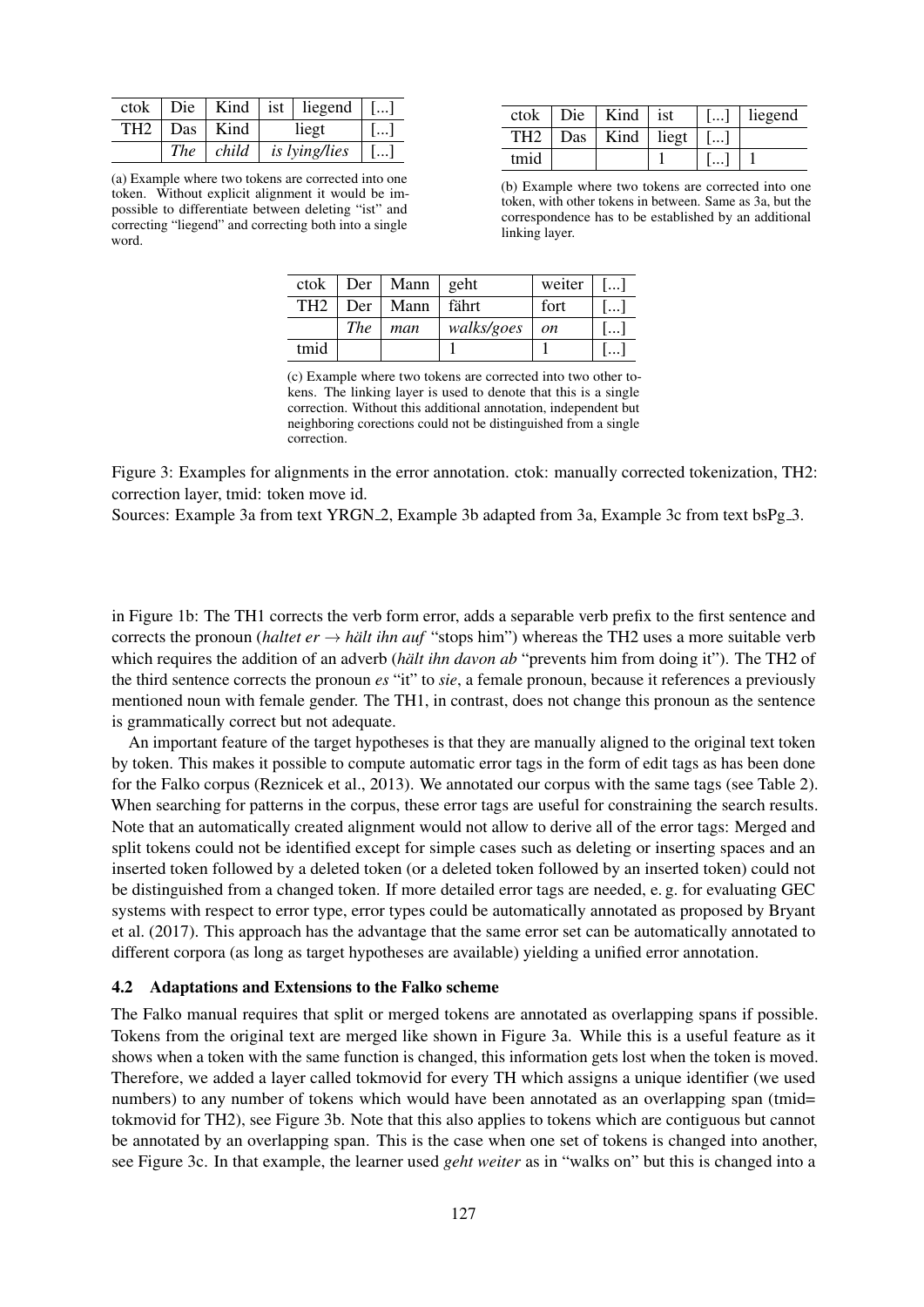separable verb *fährt fort* ("goes on") in TH2. The tokmovid indicates that the words are not replaced in isolation but as a unit. Note that the original learner sentence does not reflect the intention by the learner: "geht weiter" could be literally translated as "goes on", but would describe an actual movement in this context. From the picture story it is evident that the learner wanted to describe that the man continues an action, therefore the text needs to be corrected.

The annotation of the tokmovid layers means an extra annotation effort, but we consider it rather low compared to the result: This information is mostly obvious to human annotators, but it can neither be easily recovered automatically later nor to the same extent. We also use this layer to explicitly annotate every movement of tokens. This way, we ensure that token movements can reliably be identified even if they are changed, e. g. due to spelling correction. For the Falko corpus, automatic identification of token movements was used. This has two disadvantages: A movement where the token was altered in the TH cannot be identified and a deletion of a token t in the original text and an insertion of token t in the TH would automatically be considered as a movement although they might be unrelated, e. g. consider deletion of an article in one noun phrase and insertion of the same article in another noun phrase.

The tokmovid layers do not influence the assignment of automatic error tags, e. g. a token which is moved and changed is tagged as DEL at the position where it was moved from and as INS at the position where it was moved to. However, the tokmovid can be queried in addition to find out whether the token was actually moved and changed.

We tried to adhere to the Falko annotation manual as far as possible since it already provides a reasonable and detailed rule set. Moreover, we wanted our annotations to be compatible with those of the Falko corpus to make comparison between learners productions in the ComiGS corpus to those of the Falko corpus possible. However, due to the differences between the tasks and language levels between both corpora, some minor changes or extensions to the guidelines were necessary which we documented in our annotation guide. For example, we do not discourage colloquial language for the TH2 in general. All in all, most of our changes can be regarded as an extension or clarification of the original guidelines so that the annotation is mainly compatible to that of the Falko corpus.

#### 4.3 Annotation Process

The annotations were created by two annotators, annotator A and annotator B, using EXMARaLDA [\(Schmidt, 2004\)](#page-11-2). We split the stories based on the learners into two sets, Set 1 and Set 2. Set 1 was jointly annotated by annotator A and B. Set 2 contains two independent annotations of THs, one by each annotator. The inter-annotator agreement was measured on Set 2 and it can be used as an evaluation set for systems trained on Set 1 as it contains two valid error corrections for each text.

We selected learners for Set 2 randomly but ensured that this set covers different mother languages and proficiency levels and also contains texts for the third story. Set 1 consists of 51 stories from 22 learners, totaling 12.5k tokens. Set 2 consists of 19 stories from 8 learners, totaling 5.4k tokens. The texts were automatically tokenized and segmented into sentences and the tokenization was manually corrected. Annotator A annotated TH1 and TH2 on Set 1 and met regularly with annotator B for discussions. Annotator B checked the annotations of annotator A and in case of disagreement discussed it with annotator A. Both annotators were forced to agree on one annotation. If necessary, the annotation was changed after the discussion. As a result, the annotations of the THs for Set 1 have been agreed upon by both annotators. While annotating Set 1, we developed the adaptation of the annotation guidelines for the THs. After annotating Set 1, both annotators annotated Set 2 independently with THs. The TH1 was annotated twice for measuring inter-annotator agreement and the TH2 was annotated twice for having two independent interpretations of the original learner utterance in Set 2.

Afterwards, one annotator annotated dependency trees including PoS tags and the other checked the annotation. The annotation was performed using the manual annotation interface of jwcdg [\(Beuck](#page-9-12) [et al., 2013\)](#page-9-12), a parser based on defeasible grammaticality rules. During the manual annotation, rule violations are displayed to highlight potential annotation errors. We did not annotate the same data twice with dependency structures and therefore did not perform an inter-annotator agreement evaluation on the dependency structures. Language learner sentences can be syntactically annotated with high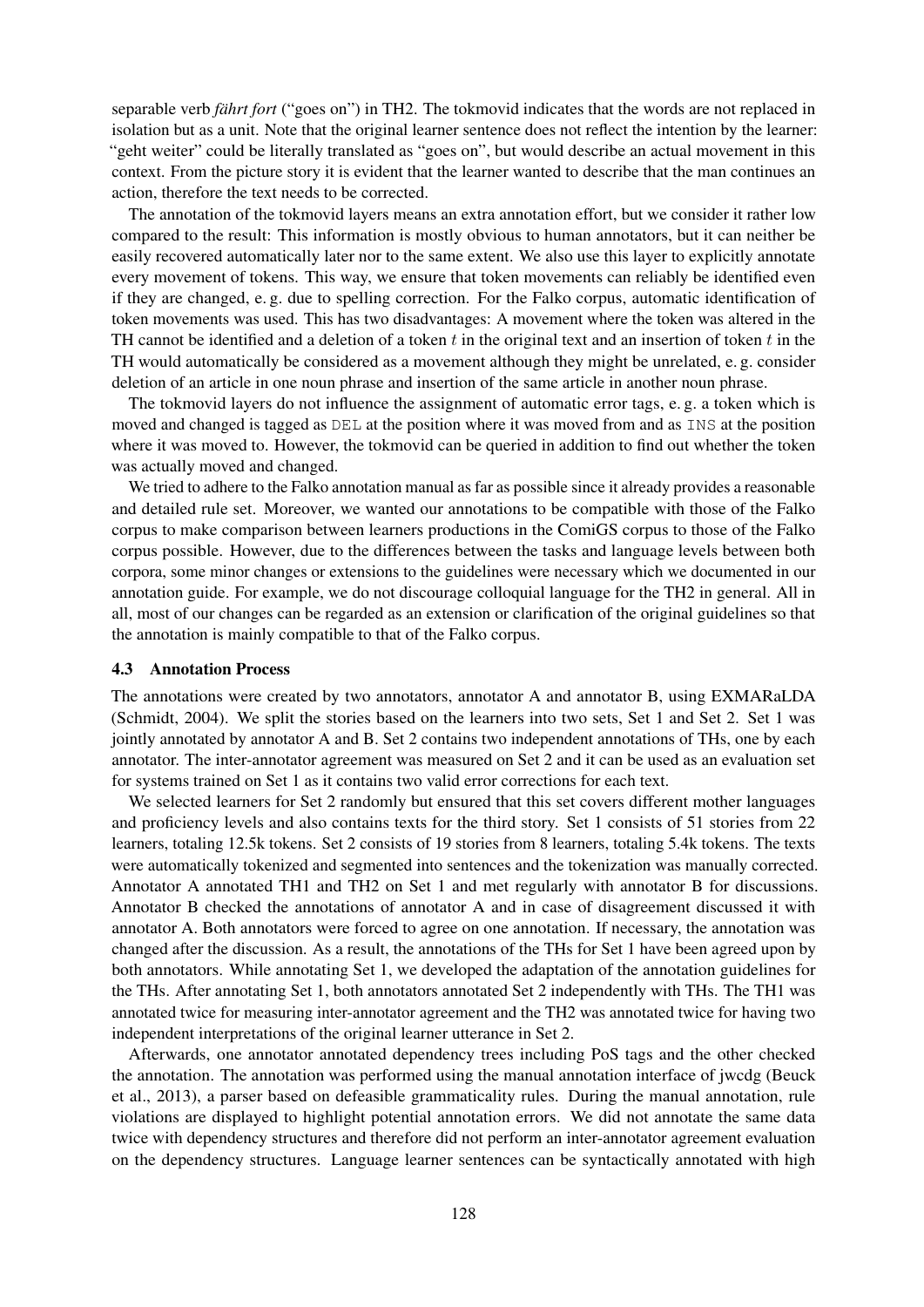inter-annotator agreement (91.5%) using the HDT annotation scheme even on the uncorrected learner sentences (Köhn et al., 2016). We assume that annotation of the already grammatically corrected sentences with explicit visual context can be annotated even more consistently.

#### 4.4 Inter-annotator Agreement

The rules for TH1 are designed to make the TH1 structurally close to the original utterance. This and a good inter-annotator agreement is important to draw reliable conclusions about the original texts based on the TH1. Therefore, we measured the inter-annotator agreement on the minimal target hypotheses from Set 2 using Cohen's Kappa coefficient [\(Cohen, 1960\)](#page-9-13). For the computation, token changes are always considered with respect to a token in the original text. A token from the original text is considered changed if there are any tokens on the TH1 layer between the end of the previous (original) token and the end of the current (original) token that differ from the current token<sup>[6](#page-8-0)</sup>. A token is considered unchanged if the token is the same on the original and on the TH1 layer. Note that the  $\kappa$  coefficient does not measure agreement on the type of token change (in terms of Table [2\)](#page-5-1) and that we use the manual alignment for the computation and not an automatic alignment based on extracted texts. The latter means that an insertion of token i followed by a deletion of token d by one annotator and a deletion of token d followed by an insertion of token  $i$  are considered as a disagreement although the resulting text is identical. Therefore, the  $\kappa$  values are likely to be an underestimation of agreement with respect to the resulting text.

Of the 5424 tokens in the original texts from Set 2, annotator A changed 1215 tokens and B 1248 while annotating TH1. Much more changes were made for TH2 than for TH1 (A: 2k changes, B: 1.9k changes). For TH1, 273 tokens were changed by one annotator but not by the other. If considering identical changes (agreement on which token to change and the correction) the annotators disagreed on 448 tokens. Overall, the  $\kappa$  coefficient for agreement on which tokens to change is 0.856 and for identical token change 0.765. We consider the agreement exceptionally high given the nature of language learner texts. Obviously, we cannot infer from this how precise the annotators worked because there are no comparable annotations available but the result shows that the clear annotations guidelines of TH1 in conjunction with a task-based corpus result in a reliable annotation.

Even the TH2 level, for which the annotation guidelines are less restrictive, is annotated with high agreement. The  $\kappa$  coefficient for identical token change on TH2 is 0.507 and agreement on which tokens to change is 0.728. For comparison, [Dahlmeier et al. \(2013\)](#page-9-1) measured an average agreement of 0.3877 for the agreement of token change on the NUCLE corpus.

### 5 Conclusions and Outlook

We presented a task with a strong visual context which constrains the texts written by language learners without severely restricting their input and without linguistic priming. The task encourages learners to produce complex utterances. Despite this, the intentions of the utterances can be recovered quite well by annotators due to the visual context. This is reflected in the exceptionally high inter-annotator agreement for both the minimal and extended target hypothesis which shows that the annotation is reliable.

The corpus contains several layers of annotations for the texts, including a minimal and an extended target hypotheses and dependency annotations to facilitate different directions of research. The visual context is not only helpful for consistent annotation but could also be used as an additional input for automatic grammatical error detection and correction, e. g. by encoding the information in the picture stories into a knowledge base (cmp. Köhn and Menzel (2015)).

We make this corpus freely available and provide the software and instructions necessary to extend the corpus under <https://nats.gitlab.io/comigs>. We hope that this corpus will be useful for a variety of tasks which need learner data.

# Acknowledgements

We are grateful to Inga Kempfert for annotating the corpus together with the first author and for implementing a part of the software for automatic processing and format conversion. We thank Maike Paetzel

<span id="page-8-0"></span><sup>&</sup>lt;sup>6</sup>Additions after the last token are also added to the last token.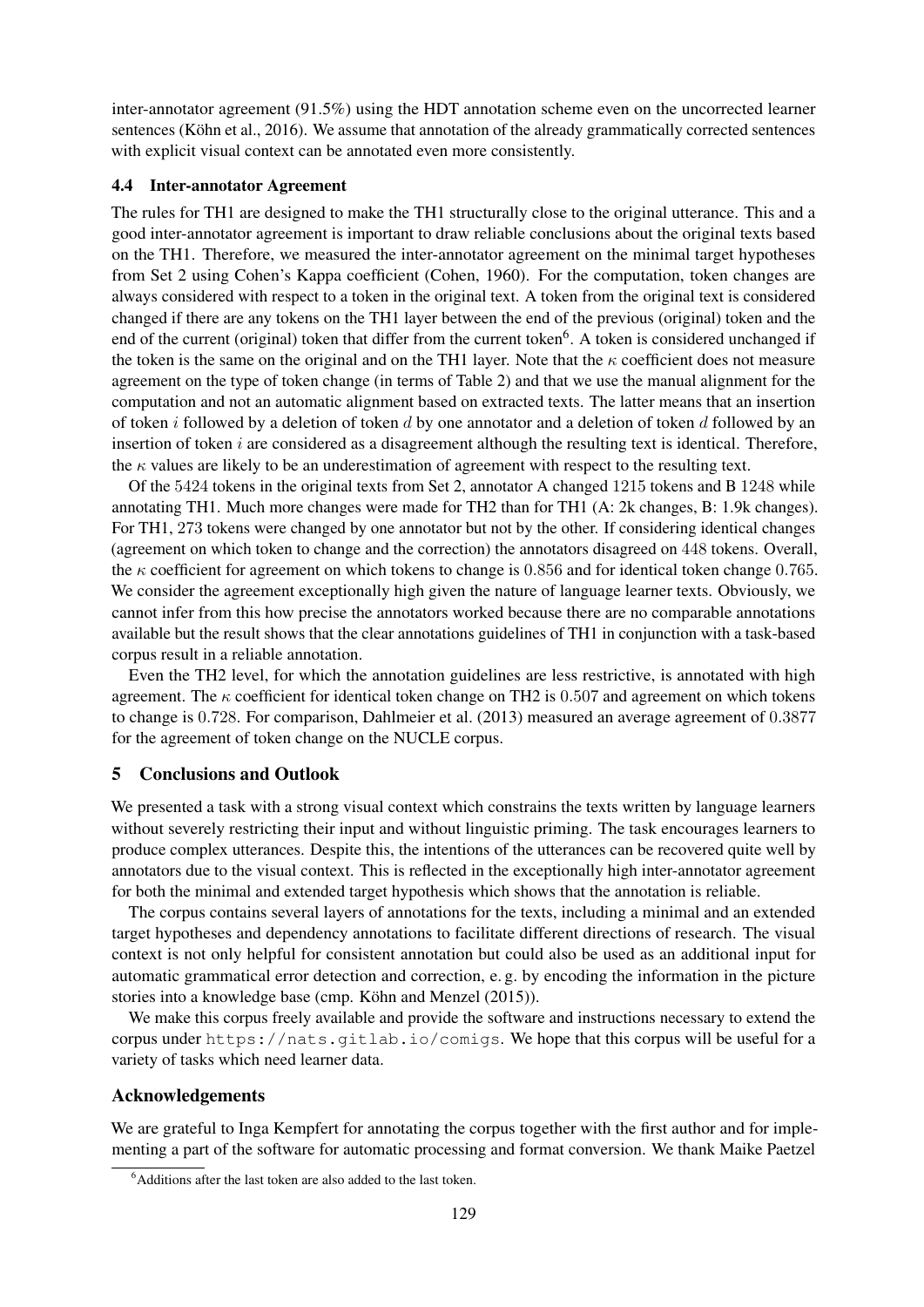for the initial implementation of the data collection software and Robert Schmidt for extending it and for conducting the majority of the data collection. We thank Sven Zimmer for his work on the syntax annotation interface. We thank Wolfgang Menzel for helpful discussions on our data collection effort. We thank Nils Bernstein for his feedback on our task design and the other teachers for German as a Foreign Language at the Sprachenzentrum for forwarding our request to language learners. We thank Sebastian Beschke and the anonymous reviewers for their feedback. We thank the participants for their work.

#### References

- <span id="page-9-3"></span>Stacey Bailey and Detmar Meurers. 2008. Diagnosing Meaning Errors in Short Answers to Reading Comprehension Questions. In *Proceedings of the Third Workshop on Innovative Use of NLP for Building Educational Applications*, pages 107–115, Columbus, Ohio, USA, June. Association for Computational Linguistics.
- <span id="page-9-12"></span>Niels Beuck, Arne Kohn, and Wolfgang Menzel. 2013. Predictive incremental parsing and its evaluation. In Kim ¨ Gerdes, Eva Hajičová, and Leo Wanner, editors, *Computational Dependency Theory*, volume 258 of *Frontiers in Artificial Intelligence and Applications*, pages 186 – 206. IOS press.
- <span id="page-9-6"></span>Adriane Boyd. 2010. EAGLE: an Error-Annotated Corpus of Beginning Learner German. In Nicoletta Calzolari (Conference Chair), Khalid Choukri, Bente Maegaard, Joseph Mariani, Jan Odijk, Stelios Piperidis, Mike Rosner, and Daniel Tapias, editors, *Proceedings of the International Conference on Language Resources and Evaluation*, Valletta, Malta, May. European Language Resources Association (ELRA).
- <span id="page-9-11"></span>Christopher Bryant, Mariano Felice, and Ted Briscoe. 2017. Automatic Annotation and Evaluation of Error Types for Grammatical Error Correction. In *Proceedings of the 55th Annual Meeting of the Association for Computational Linguistics (Volume 1: Long Papers)*, pages 793–805, Vancouver, Canada, July. Association for Computational Linguistics.
- <span id="page-9-13"></span>Jacob Cohen. 1960. A coefficient of agreement for nominal scales. *Educational and Psychological Measurement*, 20(1):37–46.
- <span id="page-9-4"></span>Maria da Luz Videira Murta. 1991. "Vater und Sohn" im Anfängerunterricht: Eine Hörverstehensübung und ein Schreibauftrag. *Fremdsprache Deutsch: Zeitschrift für die Praxis des Deutschunterrichts*, pages 46–47. Issue 5: Das Bild im Unterricht, Klett Edition Deutsch, München, Germany.
- <span id="page-9-1"></span>Daniel Dahlmeier, Hwee Tou Ng, and Siew Mei Wu. 2013. Building a Large Annotated Corpus of Learner English: The NUS Corpus of Learner English. In *Proceedings of the Eighth Workshop on Innovative Use of NLP for Building Educational Applications*, pages 22–31, Atlanta, Georgia, June. Association for Computational Linguistics.
- <span id="page-9-9"></span>Markus Dickinson and Marwa Ragheb. 2009. Dependency Annotation for Learner Corpora. In Marco Passarotti, Adam Przepiorkowski, Savina Raynaud, and Frank Van Eynde, editors, ´ *Proceedings of the Eighth Workshop on Treebanks and Linguistic Theories (TLT-8)*, pages 59–70, Milan, Italy, December.
- <span id="page-9-7"></span>Ana Díaz-Negrillo, Detmar Meurers, Salvador Valera, and Holger Wunsch. 2010. Towards interlanguage POS annotation for effective learner corpora in SLA and FLT. *Language Forum*, 36(1–2):139–154. Special Issue on Corpus Linguistics for Teaching and Learning. In Honour of John Sinclair.
- <span id="page-9-5"></span>Franz Eppert. 2001. *Deutsch mit Vater und Sohn: 10 Bildgeschichten von E. O. Plauen fur den Unterricht Deutsch ¨ als Fremdsprache*. Max Hueber Verlag, Ismaning, Germany, 1st edition.
- <span id="page-9-2"></span>Eileen Fitzpatrick and M.S. Seegmiller. 2004. The Montclair Electronic Language Database Project. In Ulla Connor and Thomas A. Upton, editors, *Language and Computers, Applied Corpus Linguistics. A Multidimensional Perspective.* Rodopi.
- <span id="page-9-10"></span>Kilian A. Foth, Arne Köhn, Niels Beuck, and Wolfgang Menzel. 2014. Because Size Does Matter: The Hamburg Dependency Treebank. In Nicoletta Calzolari (Conference Chair), Khalid Choukri, Thierry Declerck, Hrafn Loftsson, Bente Maegaard, Joseph Mariani, Asuncion Moreno, Jan Odijk, and Stelios Piperidis, editors, *Proceedings of the Language Resources and Evaluation Conference 2014*, Reykjavik, Iceland, May. European Language Resources Association (ELRA).
- <span id="page-9-8"></span>Kilian A. Foth, 2006. *Eine umfassende Constraint-Dependenz-Grammatik des Deutschen*. Fachbereich Informatik, Universität Hamburg. URN: urn:nbn:de:gbv:18-228-7-2048.
- <span id="page-9-0"></span>Sylviane Granger, Estelle Dagneaux, Fanny Meunier, and Magali Paquot, editors. 2009. *International Corpus of Learner English. Version 2. Handbook and CD-Rom*. Presses universitaires de Louvain, Louvain-la-Neuve.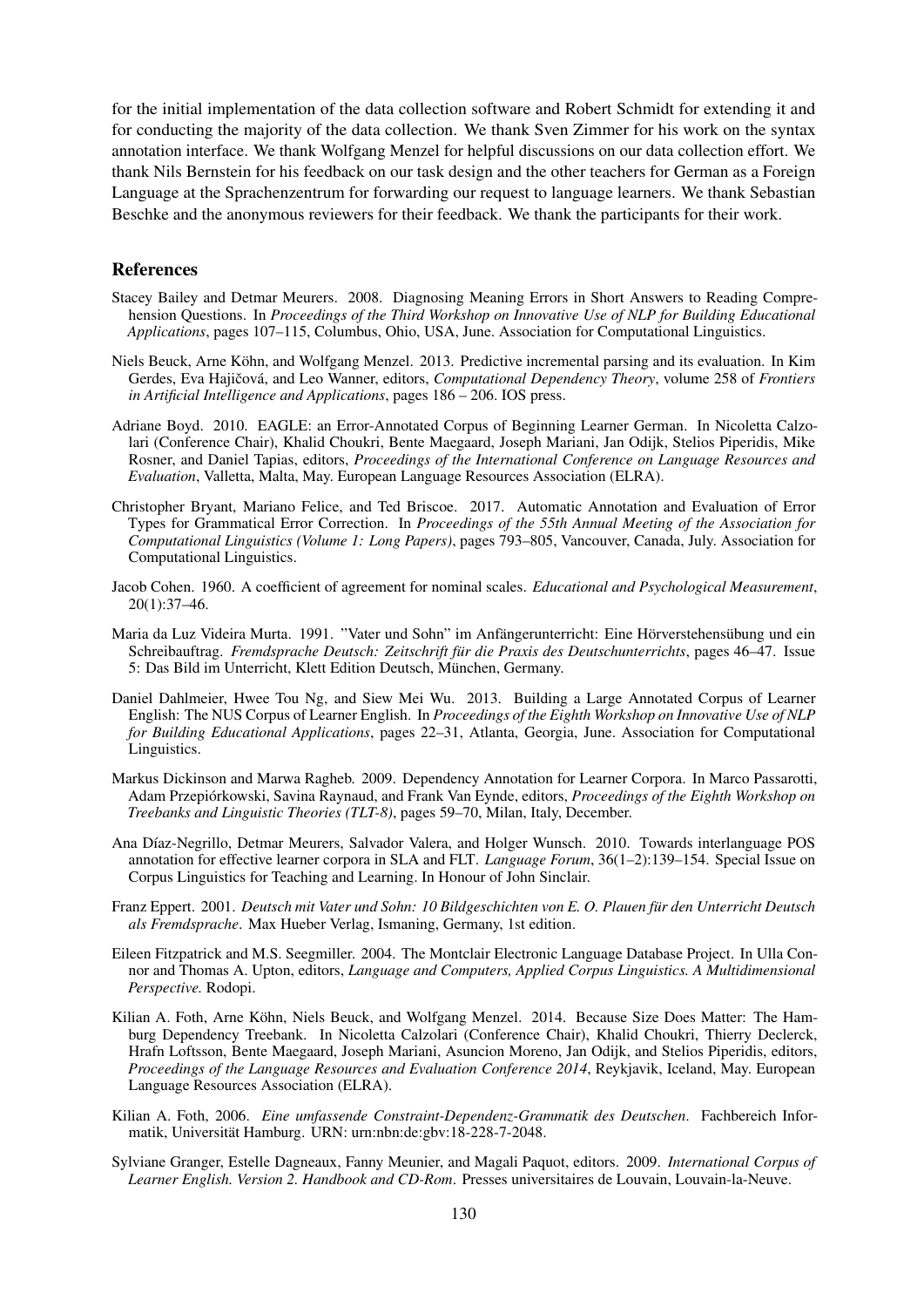- <span id="page-10-11"></span>Roman Grundkiewicz and Marcin Junczys-Dowmunt. 2018. Near Human-Level Performance in Grammatical Error Correction with Hybrid Machine Translation. In *Proceedings of the 2018 Conference of the North American Chapter of the Association for Computational Linguistics: Human Language Technologies, Volume 2 (Short Papers)*, pages 284–290. Association for Computational Linguistics.
- <span id="page-10-3"></span>Michael Hahn and Detmar Meurers. 2012. Evaluating the Meaning of Answers to Reading Comprehension Questions: A Semantics-Based Approach. In *Proceedings of the Seventh Workshop on Building Educational Applications Using NLP*, pages 326–336, Montréal, Canada, June. Association for Computational Linguistics.
- <span id="page-10-7"></span>Hagen Hirschmann, Anke Ludeling, Ines Rehbein, Marc Reznicek, and Amir Zeldes. 2013. Underuse of Syntactic ¨ Categories in Falko – A Case Study on Modification. In S. Granger, G. Gilquin, and F. Meunier, editors, *Twenty Years of Learner Corpus Research: Looking back, Moving ahead*, Corpora and Language in Use – Proceedings – 1. Presses Universitaires de Louvain.
- <span id="page-10-4"></span>Levi King and Markus Dickinson. 2013. Shallow semantic analysis of interactive learner sentences. In *Proceedings of the Eighth Workshop on Innovative Use of NLP for Building Educational Applications*, pages 11–21, Atlanta, Georgia, June. Association for Computational Linguistics.
- <span id="page-10-16"></span>Christine Köhn and Wolfgang Menzel. 2015. Towards parsing language learner utterances in context. In *Proceedings of the International Conference of the German Society for Computational Linguistics and Language Technology (GSCL 2015)*, pages 144–153, University of Duisburg-Essen, Germany.
- <span id="page-10-15"></span>Christine Köhn, Tobias Staron, and Arne Köhn. 2016. Parsing free-form language learner data: Current state and error analysis. In Stefanie Dipper, Friedrich Neubarth, and Heike Zinsmeister, editors, *Proceedings of the 13th Conference on Natural Language Processing (KONVENS 2016)*, number 16 in Bochumer Linguistische Arbeitsberichte, pages 135–145. Stefanie Dipper, Sprachwissenschaftliches Institut, Ruhr-Universitat Bochum, ¨ Universitatsstr. 150, 44801 Bochum, Bochum, Germany, September. ¨
- <span id="page-10-5"></span>Anke Ludeling. 2008. Mehrdeutigkeiten und Kategorisierung: Probleme bei der Annotation von Lernerkorpora. ¨ In Maik Walter Patrick Grommes, editor, *Fortgeschrittene Lernervarietäten*, pages 119–140. Niemeyer.
- <span id="page-10-13"></span>Niels Ott and Ramon Ziai. 2010. Evaluating Dependency Parsing Performance on German Learner Language. In Markus Dickinson, Kaili Müürisep, and Marco Passarotti, editors, *Proceedings of the Ninth International Workshop on Treebanks and Linguistic Theories*, volume 9 of *NEALT Proceeding Series*, pages 175–186.
- <span id="page-10-2"></span>Niels Ott, Ramon Ziai, and Detmar Meurers. 2012. Creation and Analysis of a Reading Comprehension Exercise Corpus: Towards Evaluating Meaning in Context. In Thomas Schmidt and Kai Wörner, editors, *Multilingual Corpora and Multilingual Corpus Analysis*, Hamburg Studies in Multilingualism (HSM), pages 47–69. Benjamins, Amsterdam.
- <span id="page-10-8"></span>Marwa Ragheb and Markus Dickinson. 2011. Avoiding the comparative fallacy in the annotation of learner corpora. In *Selected Proceedings of the 2010 Second Language Research Forum: Reconsidering SLA Research, Dimensions, and Directions*, pages 114–124, Somerville, MA. Cascadilla Proceedings Project.
- <span id="page-10-9"></span>Marwa Ragheb and Markus Dickinson. 2012. Defining syntax for learner language annotation. In *Proceedings of COLING 2012: Posters*, pages 965–974, Mumbai, India, December.
- <span id="page-10-12"></span>Marwa Ragheb and Markus Dickinson. 2013. Inter-annotator agreement for dependency annotation of learner language. In *Proceedings of the Eighth Workshop on Innovative Use of NLP for Building Educational Applications*, pages 169–179, Atlanta, Georgia, June. Association for Computational Linguistics.
- <span id="page-10-6"></span>Ines Rehbein, Hagen Hirschmann, Anke Lüdeling, and Marc Reznicek. 2012. Better tags give better trees – or do they? *Linguistic Issues in Language Technology (LiLT)*, 7(10), 1.
- <span id="page-10-0"></span>Marc Reznicek, Anke Ludeling, Cedric Krummes, Franziska Schwantuschke, Maik Walter, Karin Schmidt, Hagen ¨ Hirschmann, and Torsten Andreas, 2012. *Das Falko-Handbuch*.
- <span id="page-10-1"></span>Marc Reznicek, Anke Lüdeling, and Hagen Hirschmann. 2013. Competing target hypotheses in the falko corpus. In Ana Ballier D´ıaz-Negrillo and Paul Nicolas Thompson, editors, *Automatic Treatment and Analysis of Learner Corpus Data*, pages 101–123. John Benjamins Publishing Company, Amsterdam, NLD.
- <span id="page-10-14"></span>Victoria Rosen and Koenraad De Smedt. 2010. Syntactic annotation of learner corpora. In K. Johansen, H.; Ten- ´ fjord, editor, *Systematisk, variert, men ikke tilfeldig : antologi om norsk som andresprak i anledning Kari ˚ Tenfjords 60-årsdag*, pages 120–132. Novus.
- <span id="page-10-10"></span>Alla Rozovskaya and Dan Roth. 2014. Building a state-of-the-art grammatical error correction system. *Transactions of the Association for Computational Linguistics*, 2:419–434.